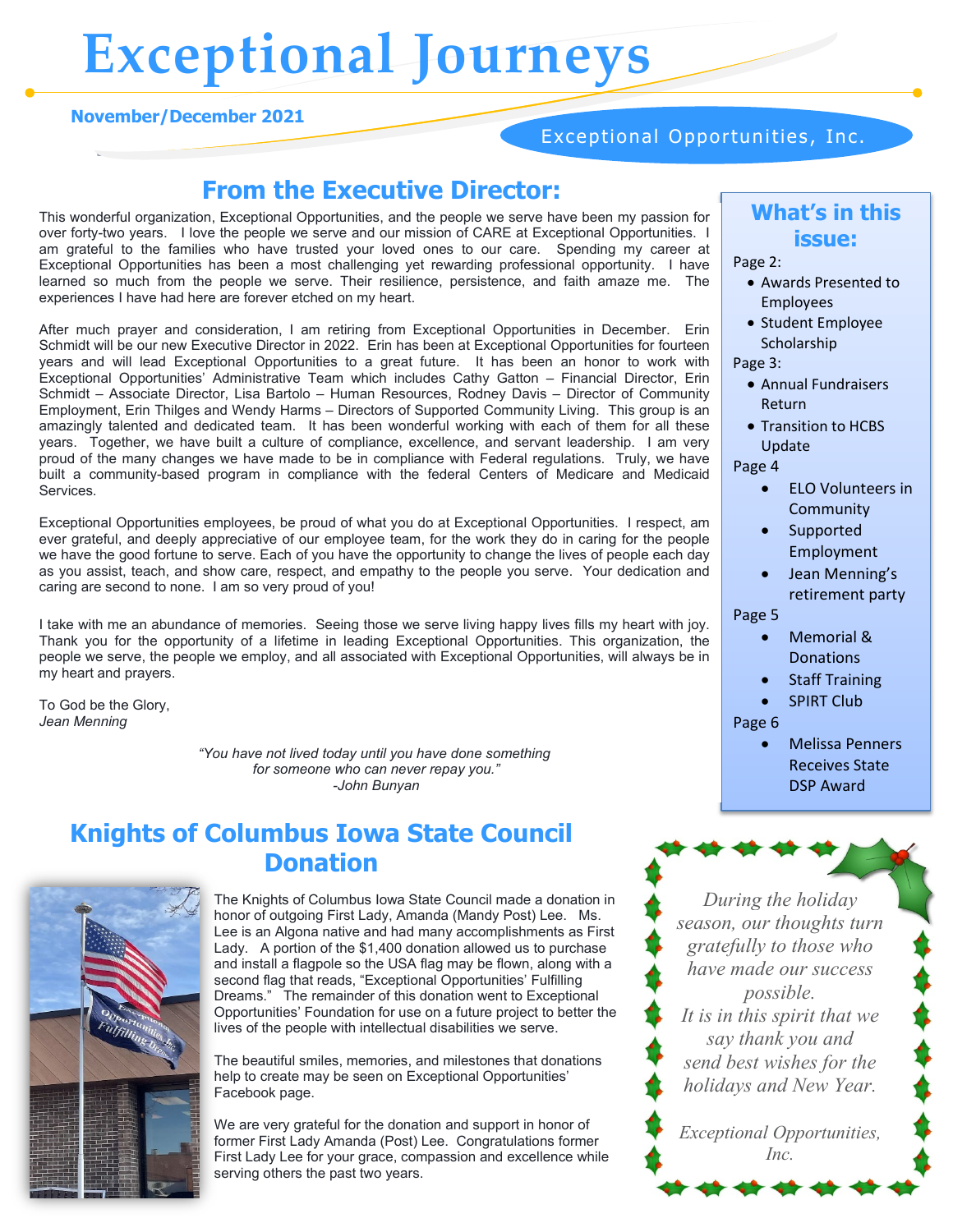## **Awards Presented to Employees**

On Sunday, September 12, Exceptional Opportunities held its Employee Recognition Banquet at River Road Golf Course. The banquet kicked off National Direct Support Professionals Recognition Week, which was September 12 – 18, 2021. During awards, employees were recognized for years of service at the 1 year and 3 year mark, and every 5 years after. Act of Caring Awards were also presented to those nominated by their peers.

| 1 Year of Service          |                        | 3 Years of Service         |                  | 5 Years of Service         |                            |  |
|----------------------------|------------------------|----------------------------|------------------|----------------------------|----------------------------|--|
| Mary Fowler                | <b>Madison Parsons</b> | Abrial Joy Brady-Rundall   |                  | <b>Brittany Black</b>      |                            |  |
| Denise Group               | Darci Poulson          | Vicki Briggs               |                  | CJ Gerlach                 |                            |  |
| Sandy Hentges              | Sandy VerHelst         | Donna Hellman              |                  | Heather Ice                |                            |  |
| Sue Lenz                   | Joe Shekey             | Caleb Larsen               |                  | Leanne Laue                |                            |  |
| Dawn Moody                 | Sadie Zipse            | Kaitlyn Teepe              |                  | Katie Tomason              |                            |  |
| <b>10 Years of Service</b> |                        | <b>15 Years of Service</b> |                  | <b>35 Years of Service</b> |                            |  |
| Vickie Ellman              |                        | Lisa Bartolo               | Samantha Richter | Paula Baker                | Wendy Harms                |  |
|                            |                        | Traci Maday                | Megan Plathe     | Lisa Foertsch              |                            |  |
| <b>40 Years of Service</b> |                        |                            |                  |                            | <b>45 Years of Service</b> |  |
| Nancy Borchardt            |                        |                            |                  | Karen Anderson             | Karen Posev                |  |

Act of Caring Awards were also given out during the banquet. Employees are nominated by their co-workers for exemplifying the four core values of Exceptional Opportunities – Commitment, Acceptance, Respect, and Excellence.

The Commitment Award is given to an employee who remembers that the primary focus is the individuals we serve and without them we would not have a purpose. Addison Behounek was nominated by her peers for her excellent work in the short time she has been on staff. She works around her school schedule to get to work on time, is willing to pick up shifts for others, and is a busy bee at work - doing something with the people she supports or cleaning away – she is ALWAYS motivated to work! Last spring on prom night, she even took time to stop and visit the home and the gentlemen she supports, just to make sure they were a part of her fun. Addison is very special and goes above and beyond her job duties to make everyone's day.

The Acceptance Award is given to an employee who displays unconditional acceptance to all individuals that we serve and work with, realizing that each has unique gifts, talents, and challenges. Madison Parsons was nominated by a peer for how she looks at others. Her co-worker writes, "Since she has switched to Finn Drive full time, she has done very well adjusting to all the clients and their individual quirks. She knows what they want and need and helps them in any way she can." Madison has made a point to value all aspects of their personalities – including the challenges – and she accepts them for who they are.

The Respect Award is given to a person who respects the privacy, dignity, and individualism of each person they work with, and strives to enrich their lives daily. Caleb Larsen was nominated by his peers for always coming into work with a great mood. Those who nominated him stated, "He is great with both the clients and the staff. As a younger member of our staff, he has a lot of maturity in his work. He looks at each person as an individual and affords them dignity and kindness. In turn, they enjoy his upbeat attitude and easygoing manner."

The Excellence Award is given to an employee who, in everything they do, does it with the utmost care and commitment to excellence. Lori McWithey was nominated by her peers. They stated that Lori is very good at what she does, and wrote the following, "She is excellent with the consumers, and they like her. In fact, two out of the four watch out the window for her to come to work! Her attitude is always positive, and when a problem arises, she keeps her cool and handles it professionally. She has a calming affect ton the people she serves and also her co-workers. A great co-worker, she would deserve an award for any category, but she exemplifies excellence over all!"



*Commitment Award Winner, Addison Behounek (L), presented by Wendy Harms (R)*



*Acceptance Award Winner, Madison Parsons (R)*



*Respect Award Winner, Caleb Larson (R)*



*Excellence Award Winner, Lori McWithey (L), presented by Erin Thilges, (R)*

### **Student Employee Scholarship Program**

 physical therapy, occupational therapy, speech language pathology, psychology, and many other Exceptional Opportunities, Inc. Student Employee Scholarship Program gives high school and college students the opportunity to gain scholarship money while they earn a wage and valuable work experience at the same time. The work experience that students gain while working at Exceptional Opportunities is outstanding for students considering careers in human services, education, nursing, medical fields. This scholarship is awarded based on months and/or summers of service, and the award is made to the institution of the student's choice.

We recently awarded scholarships to our student employees for their service to ExOp. Those receiving scholarships included Mihir Modi (Iowa State University), Molly Lenz (Augustana College), and Jasmyne Harrison (University of Northern Iowa).



*Jasmyne Harrison is pictured receiving her scholarship check from Erin Schmidt, Associate Director*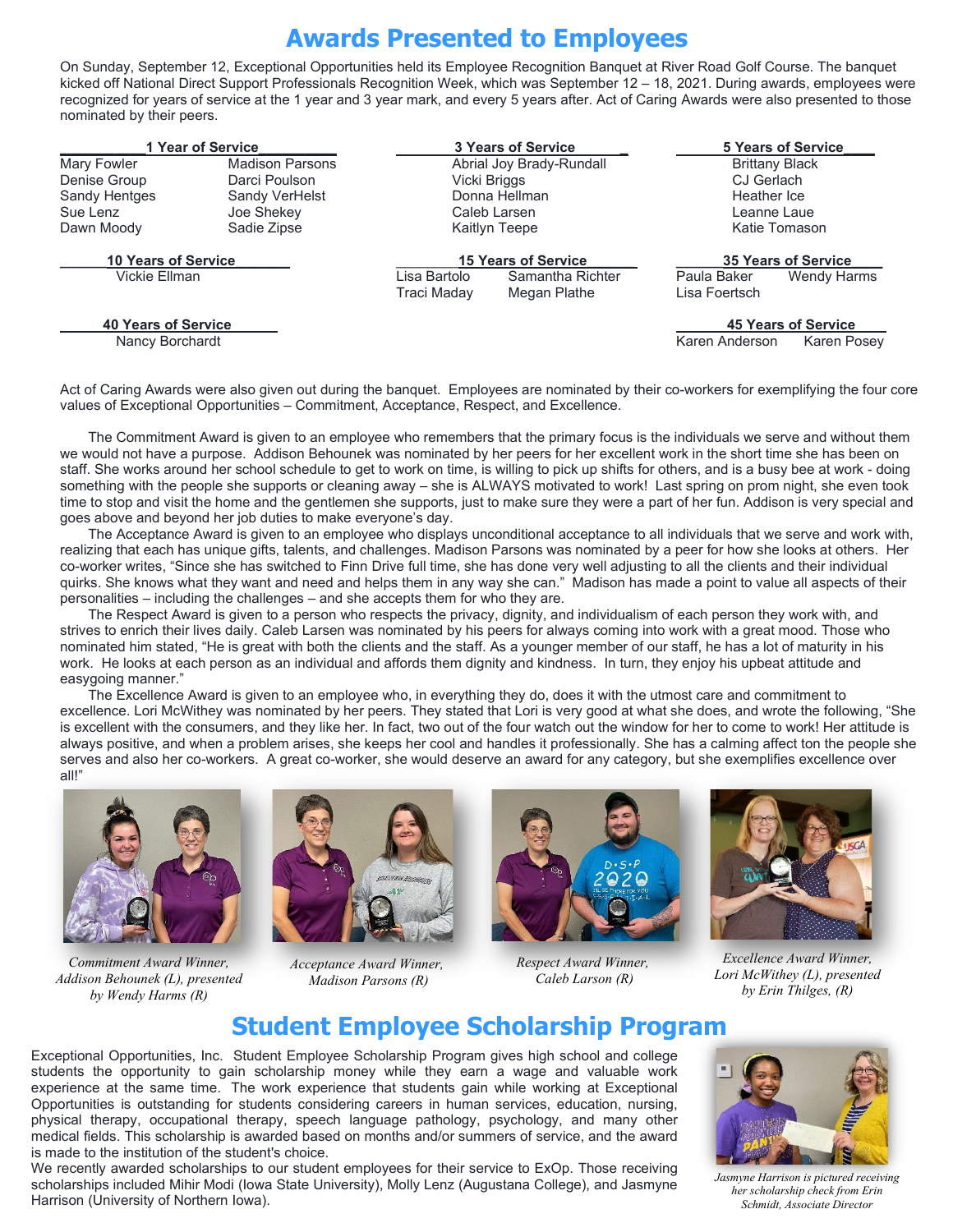**In memory of Ann Arndorfer** Cecil & Lucile Wattermann

**In memory of Randy Binning** Ryan & Erin Schmidt

**In memory of Clinton Eden** Lamont & Judy Junkermeier

**In memory of Betty Finnestad** Ryan & Erin Schmidt

**In memory of Gary Flaherty** Cecil & Lucile Wattermann Ryan & Erin Schmidt Karen & Herb Sayler

**In memory of Steve Grubb** Cecil & Lucile Wattermann

**In memory of Melvin Haase** Cecil & Lucile Wattermann

**In memory of Alice Kennedy** Lamont & Judy Junkermeier

**In memory of Bill Kennedy** Lamont & Judy Junkermeier

**In memory of Amy Lee** Dean & Wendy Harms

**In memory of Phyllis Oxley** Marlene Merriam Michael & Nancy Garry Mark & Alice Cusick Mary Jane Oxley

**In memory of Gary Stall** Bob & June Stall Darren & Patricia Freeman Lavonne Christensen-Clarksean Carolyn Geesman Chris & Meredith Clifford

**In memory of Duane Stecker** Friends of Exceptional **Opportunites** Good Hope Lutheran WELCA, Titonka Cecil & Lucile Wattermann Don & Judy Weber Ryan & Erin Schmidt Lamont & Judy Junkermeier Bess Wilkin Lanita Kardoes Sandra & Harold Harms Lyle & Sue Boeckholt

#### **In memory of Duane Stecker**

Jerald & Laurie Harms Sandy & Cecil Welhousen

**In memory of Minnie Walker** Ryan & Erin Schmidt

**In memory of Ernie & Mary Ann Van Weelden** Friends of Exceptional

**In memory of Pat Wolf** Daniel & Whitney Weiser

#### **Donations**

Opportunities

**2021 Memorials & Donations**

Madden-Mallory Foundation Darlene Bernhard Jerry & Barb Knoll Good Hope Lutheran WELCA, Titonka Matt & Lynette Wilson Karen's Hair Care Farmer's & Traders Savings Bank, Bancroft Bethany E & R Church, Ledyard LeAnn Berte Tom & Esther Deitering Deitering Bros., Inc.

#### **Donations**

Ramsey Reformed Church, Titonka Dacken & Associates Insurance Nyman TV & Furniture Leroy Strohman St. Cecelia Catholic Church Billy Offerman, State Farm Insurance Lyle Risius Loren & Judy Stilwell Iowa State Bank First Baptist Church, Swea City St. Paul Lutheran Church, Lakota Knights of Columbus Council #3420, Bode Bethany E&R Church, Ledyard Friends of Exceptional Opportunities Wayne Risius Immanuel Lutheran Church, Titonka Apostolic Christian Church, West Bend Knights of Columbus Council #8610, Britt Bethany E&R Church, Ledyard Knights of Columbus Council #3032, West Bend VFW Auxiliary No. 2541

Exceptional Opportunities, Inc. was the grateful recipient of a grant from the Kossuth County Foundation for Chromebooks and laptops to provide a computer lab for its employees to complete staff training. In the ever-changing world of technology, the way we provide training to our direct care staff continues to evolve, and most new training that is available is offered in an online format.

Online coursework begins on Day 1 for a new employee when they take the required Department of Human Services (DHS) Mandatory Reporter trainings. After completing orientation, new employees take the six-hour online training, "Prepare to Care." After completing those modules, the new employee can then begin the process of becoming a Medication Manager by taking the online coursework and take the final exam.

Last April, Exceptional Opportunities began using Relias Learning Management System to facilitate the Medication Manager class, staterequired and annual training. Employees who work in the Expanding Life Opportunities (ELO) or Supported Employment programs are required to have 9.5 hours of initial, job-specific training within 6 months of hire. Annually thereafter, those employees must complete 4 hours of training specific to the programs in which they work.

There are many annual trainings that all employees are required to complete including OSHA safety trainings, recognizing abuse, corporate compliance, cultural competency, and disaster preparedness. For many years, this training has been presented to employees in small groups one time a year. Our employees will now receive this training in an online format through Relias.

Finally, Exceptional Opportunities, Inc. has created an Apprenticeship Program for its direct care employees. Employees can apply to the program to increase their knowledge and take training that will help them develop their skills. This training is offered on Relias and allows employees to earn credit toward national credentialing offered through the National Alliance for Direct Support Professionals. Employees who complete their Apprenticeship within the 12-month period will also earn a wage increase.



### **Staff Training Goes Virtual SPIRIT Club Offers Healthy Lifestyle Changes**



On November 1, our Expanding Life Opportunities (ELO) participants and staff begin a new adventure as they became members of SPIRIT Club. SPIRIT Club provides fun and supportive virtual exercise and healthy lifestyle classes to its members and believes that fitness is for all people.

SPIRIT Club fitness is led by 3 trainers – one seated in a chair or wheelchair, one doing the "baseline" exercise, and one that does the advanced, high intensity exercise. Participants choose the level that works for them to start with. Most workouts are 30 minutes or less and are motivating and entertaining. SPIRIT Club offers a wide variety or workouts including Cardio, Balance, Strength, Boxing, Zumba, Themed Workouts (like a baseball day), Sit and HIIT, Storytime Fitness, and Spirited Sam's Workout Jam. SPIRIT Club also offers Positive Mindset and Meditation Classes. Also available are Healthy Cooking Classes, with cook-along videos and recipes and ingredient lists to download ahead of time.

SPIRIT Club is offered at no charge to ELO participants and their families, as well as Exceptional Opportunities' staff members. Classes are not just limited to ELO, they can be done at any time when people are in their own homes. It is a fun way to get moving each day, and work on the goal of having a healthier lifestyle!



*Pictured left, ELO Participants enjoying a SPIRIT Club workout*